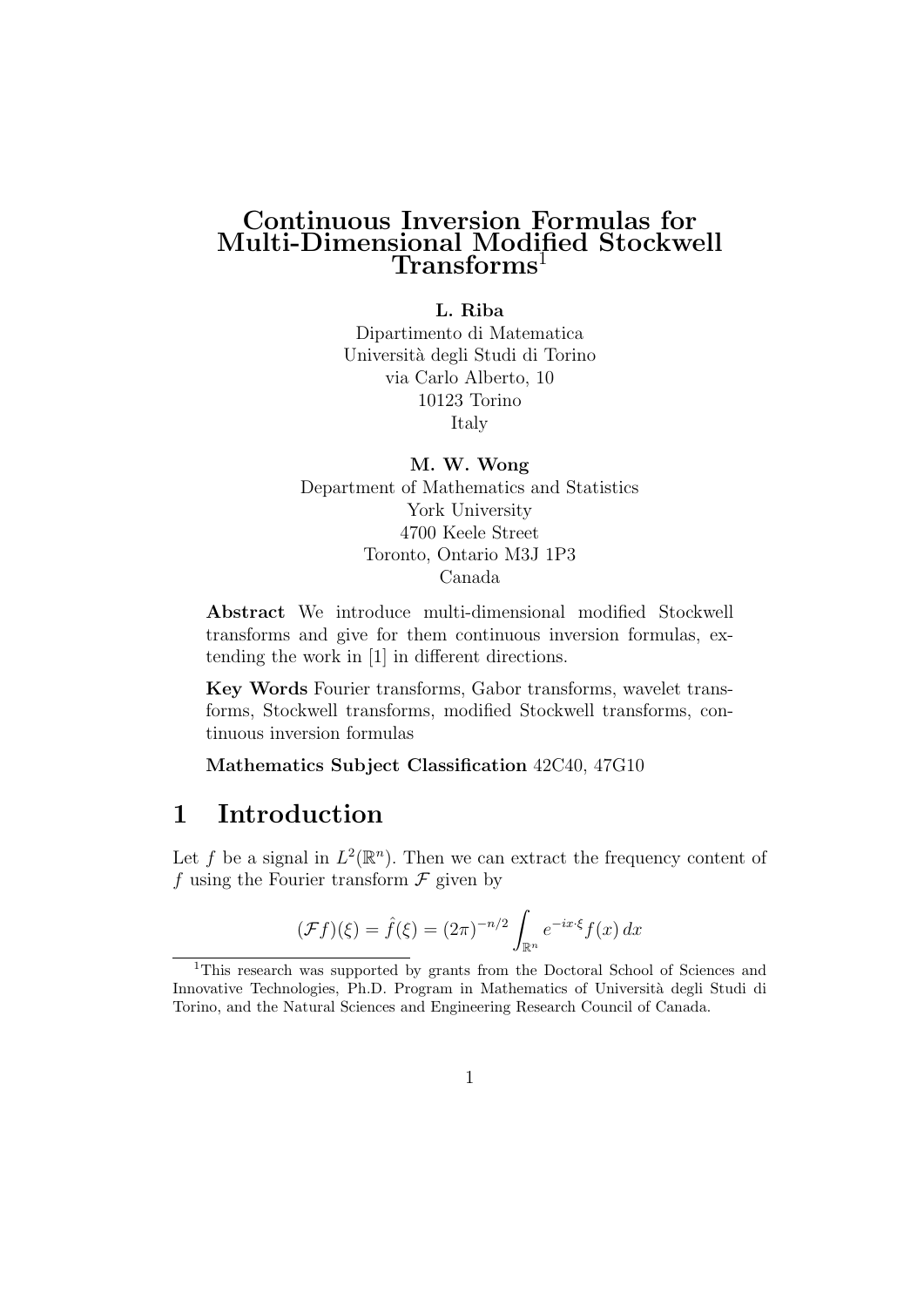for all  $\xi \in \mathbb{R}^n$ . The Fourier transform cannot provide any information on the time/space localization of the frequencies. There are many ways of getting time-frequency information from a signal. For example, we can use the Gabor transform G defined by

$$
(Gf)(b,\xi) = (2\pi)^{-n/2} \int_{\mathbb{R}^n} e^{-ix\cdot\xi} f(x) e^{-|x-b|^2/2} dx, \quad b,\xi \in \mathbb{R}^n. \tag{1.1}
$$

Instead of using the Gaussian window g given by

$$
g(x) = e^{-|x|^2/2}, \quad x \in \mathbb{R}^n
$$

in (1.1), we can take another suitable function  $\varphi$  in  $L^2(\mathbb{R}^n)$  and then we have the short-time Fourier transform  $G_{\varphi} f$  of a signal f with respect to the window  $\varphi$  given by

$$
(G_{\varphi}f)(b,\xi) = (2\pi)^{-n/2} \int_{\mathbb{R}^n} e^{-ix\cdot\xi} f(x) \overline{\varphi(x-b)} dx, \quad b,\xi \in \mathbb{R}^n. \tag{1.2}
$$

The formula (1.2) can be written as

$$
(G_{\varphi}f)(b,\xi) = e^{-ib\cdot\xi}(\mathcal{F}_{\zeta \mapsto b}^{-1}f_{\xi})(b),
$$
\n(1.3)

where

$$
f_{\xi}(\zeta) = \hat{f}(\zeta)\overline{\hat{\varphi}(\zeta - \xi)}, \quad \zeta \in \mathbb{R}^n.
$$

The formula (1.3) tells us that we can obtain the short-time Fourier transform of a signal  $f$  by taking the Fourier transform of the signal itself, cutting it by the conjugate of the Fourier transform of the window  $\varphi$  and then taking the inverse Fourier transform. It is possible to invert the short-time Fourier transform using the following theorem.

**Theorem 1.1** Let f be a signal in  $L^2(\mathbb{R}^n)$  and let  $\varphi$  be a window in  $L^1(\mathbb{R}^n) \cap$  $L^2(\mathbb{R}^n)$  such that

$$
\int_{\mathbb{R}^n} \varphi(x) \, dx = 1.
$$

Then

$$
\hat{f}(\xi) = \int_{\mathbb{R}^n} (G_{\varphi} f)(b, \xi) \, db, \quad \xi \in \mathbb{R}^n.
$$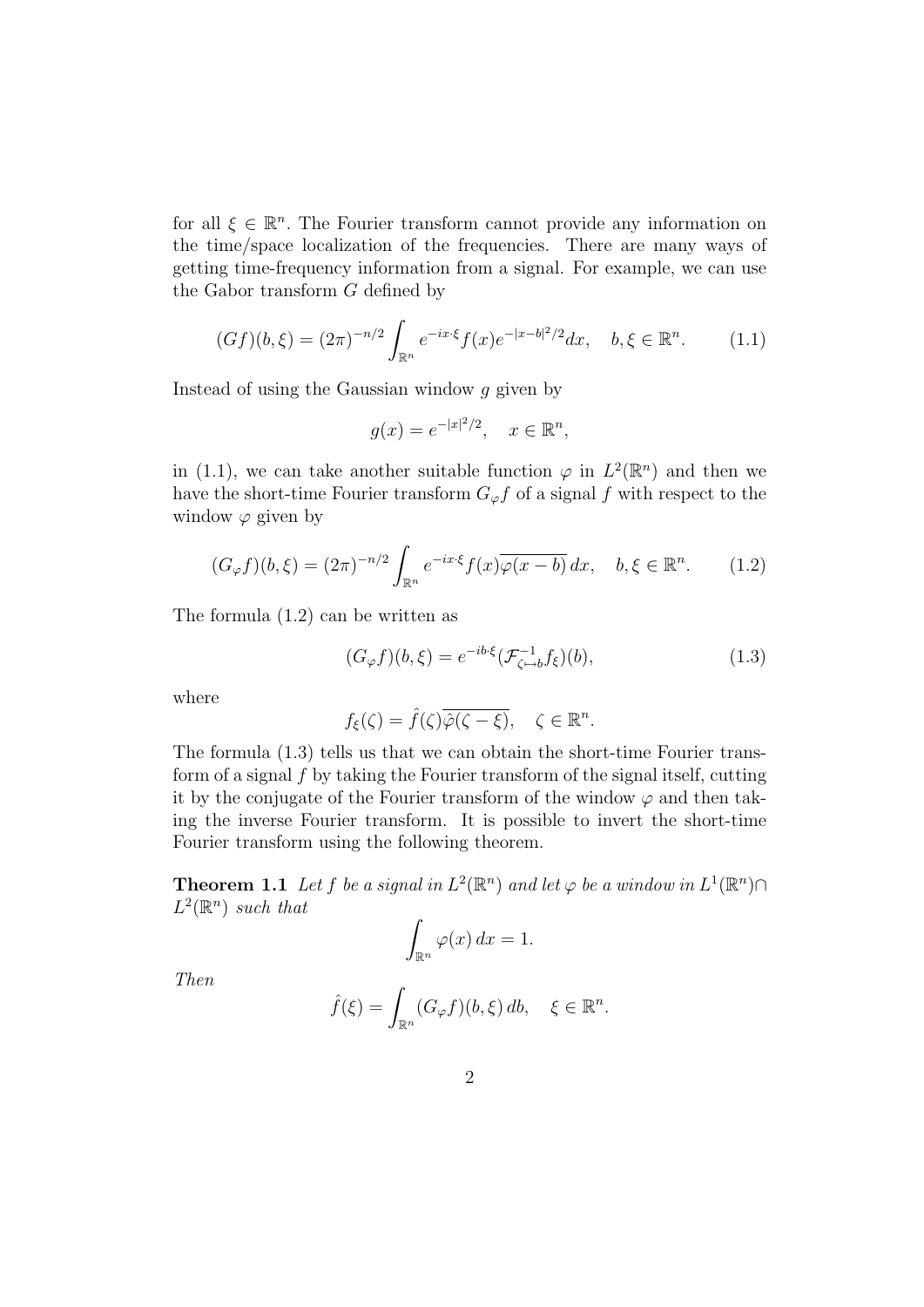Theorem 1.1 follows easily from the definition of the Fourier transform and the proof is exactly the same as that of Theorem 3.1 in [2].

Let us note that the Gabor transform  $G_{\varphi} f$  of f can be written as

$$
G_{\varphi} = (2\pi)^{-n/2} (f, M_{\xi} T_{-b} \varphi)_{L^2(\mathbb{R}^n)}, \quad b, \xi \in \mathbb{R}^n,
$$

where  $( , )_{L^2(\mathbb{R}^n)}$  is the inner product in  $L^2(\mathbb{R}^n)$ ,  $M_{\xi}$  and  $T_{-b}$  are the modulation operator and the translation operator given by

$$
(M_{\xi}\varphi)(x) = e^{ix\cdot\xi}\varphi(x)
$$

and

$$
(T_{-b}\varphi)(x) = \varphi(x - b)
$$

for all measurable functions  $\varphi$  on  $\mathbb{R}^n$  and all x in  $\mathbb{R}^n$ . At this point, we can recall the resolution of the identity formula for the short-time Fourier transform.

**Theorem 1.2** Let  $\varphi$  be a window in  $L^2(\mathbb{R}^n)$  such that

 $\|\varphi\|_{L^2(\mathbb{R}^n)} = 1,$ 

where  $\| \, \|_{L^2(\mathbb{R}^n)}$  is the norm in  $L^2(\mathbb{R}^n)$ . Then for all f and g in  $L^2(\mathbb{R}^n)$ ,

$$
(f,g)_{L^2(\mathbb{R}^n)} = \int_{\mathbb{R}^n} \int_{\mathbb{R}^n} (G_{\varphi}f)(b,\xi) \overline{(G_{\varphi}g)(b,\xi)} \, db \, d\xi. \tag{1.4}
$$

Theorem 1.2 is the special case of Theorem 3.1 in [1] in which the matrix A is the identity matrix and can be seen as another continuous inversion formula for the short-time Fourier transform. Indeed, by (1.4), we can write

$$
f = (2\pi)^{-n/2} \int_{\mathbb{R}^n} \int_{\mathbb{R}^n} (f, M_{\xi}T_{-b}\varphi)_{L^2(\mathbb{R}^n)} M_{\xi}T_{-b}\varphi \,db \,d\xi.
$$

The major drawback of the short-time Fourier transform is the fixed width of the analyzing window. Indeed, in many applications, the high frequency content of a signal is more time/space-localized than the low-frequency one. So, it is important to introduce a transform such that its analyzing window can be adapted to the frequency to be analyzed. The Stockwell transform,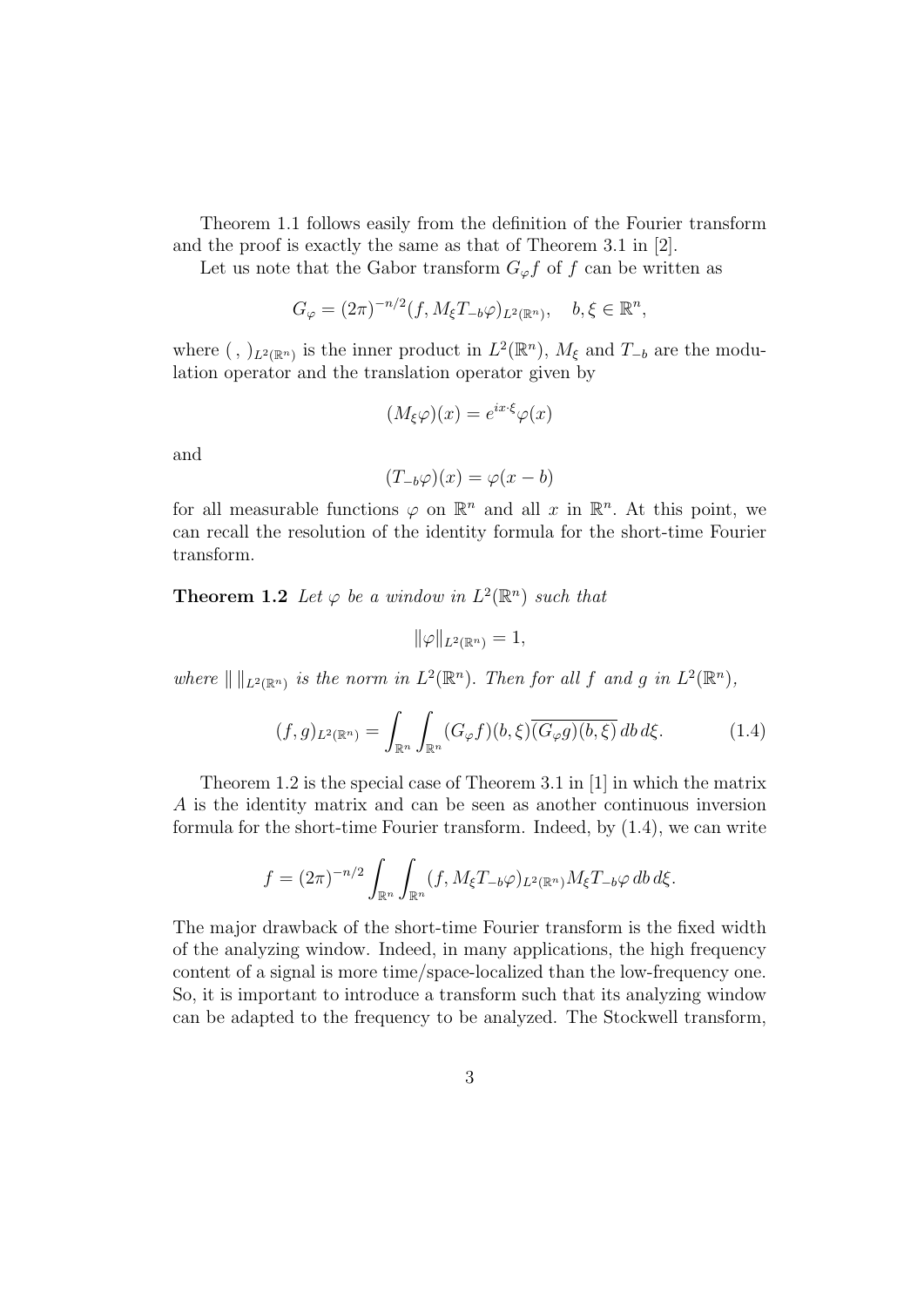sometimes referred to as the S-transform in the literature, Sf of a signal  $f \in L^2(\mathbb{R})$  is introduced in [3] by Stockwell, Mansinha and Lowe as

$$
(Sf)(b,\xi) = (2\pi)^{-1/2} \int_{\mathbb{R}} e^{-ix\xi} f(x) |\xi| e^{-(\xi(x-b))^2/2} dx, \quad b,\xi \in \mathbb{R}.
$$
 (1.5)

Since then, the Stockwell transform has been used in various applications such as geophysics, medical imaging, electrical engineering and many others.

Many extensions of the Stockwell transform have been proposed in recent years. See, for example, [4] [5] and [6]. A natural extension should be one that acts like the short-time Fourier transform generalizing the Gabor transform. Our preference is the one-dimensional modified Stockwell transforms studied in [7, 8, 9]. To wit, let f be a signal in  $L^2(\mathbb{R})$  and let  $\varphi$  be a window in  $L^2(\mathbb{R})$ . Then for  $1 \leq s < \infty$ , the modified Stockwell transform  $S_{s,\varphi}f$  of the signal f with respect to the window  $\varphi$  is given by

$$
(S_{s,\varphi})f)(b,\xi) = \int_{\mathbb{R}} e^{-ix\xi} f(x)|\xi|^{1/s} \overline{\varphi(\xi(x-b))} dx, \quad b,\xi \in \mathbb{R}.
$$
 (1.6)

The original Stockwell transform in  $(1.5)$  is the special case when  $s = 1$ and  $\varphi$  is the Gaussian function g. In [2], an inversion formula similar to Theorem 1.1 is stated. Precisely, it is the following theorem.

**Theorem 1.3** Let f be a signal in  $L^2(\mathbb{R})$  and let  $\varphi$  be a window in  $L^1(\mathbb{R}) \cap$  $L^2(\mathbb{R})$  such that

$$
\int_{\mathbb{R}} \varphi(x) \, dx = 1.
$$

Then

$$
\hat{f}(\xi) = \int_{\mathbb{R}} (S_{\varphi}f)(b,\xi) \, db, \quad \xi \in \mathbb{R}.
$$

Theorem 1.3 is still valid for the modified Stockwell transform given in (1.6). More precisely, the conclusion should now be replaced by

$$
\int_{\mathbb{R}} (S_{s,\varphi}f)(b,\xi) \, db = |\xi|^{(1/s)-1} \hat{f}(\xi), \quad \xi \in \mathbb{R} \setminus \{0\}.
$$

See Theorem 8 in [9].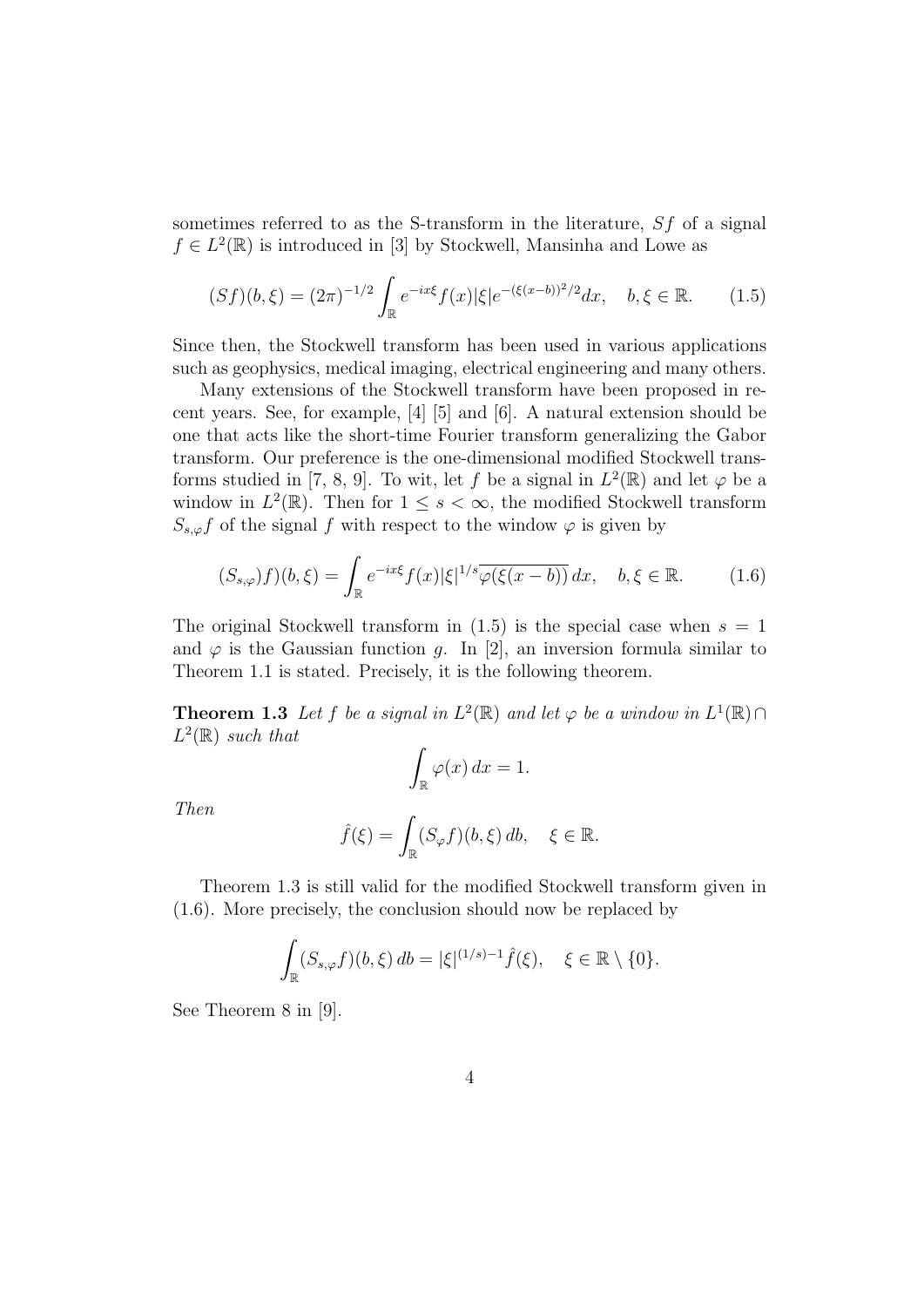It is obvious that

$$
(S_{s,\varphi}f)(b,\xi) = (2\pi)^{-1/2}(f, M_{\xi}T_{-b}D_{s,\xi^{-1}}\varphi)_{L^{2}(\mathbb{R})},
$$

where  $D_{s,\xi^{-1}}$  is the one-dimensional dilation operator given by

$$
(D_{s,\xi^{-1}}\varphi)(x) = |\xi|^{1/s}\varphi(\xi x)
$$
\n(1.7)

for all measurable functions  $\varphi$  on R and all x in R. We can think of the Stockwell transform as a short-time Fourier transform in which the width of the analyzing window varies in accordance with the frequency to be analyzed. The following resolution of the identity formula can be found in [9, 10].

**Theorem 1.4** Let  $\varphi$  be a window in  $L^2(\mathbb{R})$  such that

$$
c_{\varphi} = \int_{\mathbb{R}} |\hat{\varphi}(\xi)|^2 \frac{d\xi}{|\xi + 1|} < \infty.
$$

Then for all f and g in  $L^2(\mathbb{R})$ ,

$$
c_{\varphi}(f,g)_{L^2(\mathbb{R})} = \int_{\mathbb{R}} \int_{\mathbb{R}} (S_{s,\varphi}f)(b,\xi) \overline{(S_{s,\varphi}g)(b,\xi)} db \frac{d\xi}{|\xi|^{(2/s)-1}}.
$$

Theorem 1.4 points out the similarity of the modified Stockwell transform with the wavelet transform that we now recall. The wavelet transform  $\Omega_{\varphi} f$  of a signal f in  $L^2(\mathbb{R})$  with respect to the window  $\varphi$  in  $L^2(\mathbb{R})$  is given by

$$
(\Omega_{\varphi}f)(b,a) = \int_{\mathbb{R}} f(x)|a|^{-1/2}\overline{\varphi(a^{-1}(x-b))} dx, \quad b \in \mathbb{R}, a \in \mathbb{R} \setminus \{0\}.
$$

The modified Stockwell transform and the wavelet transform are related by the formula to the effect that

$$
(S_{s,\varphi}f)(b,\xi) = (2\pi)^{-1/2} e^{-ib\xi} |\xi|^{(1/s)-(1/2)} (\Omega_{\psi}f)(b,1/\xi), \quad b \in \mathbb{R}, \xi \in \mathbb{R} \setminus \{0\},
$$
  
where

where

$$
\psi(x) = e^{ix}\varphi(x), \quad x \in \mathbb{R}.
$$

The analog of Theorem 1.4 for the wavelet transform is the following theorem, which is a well-known result, e.g., Proposition 2.4.1 in [11].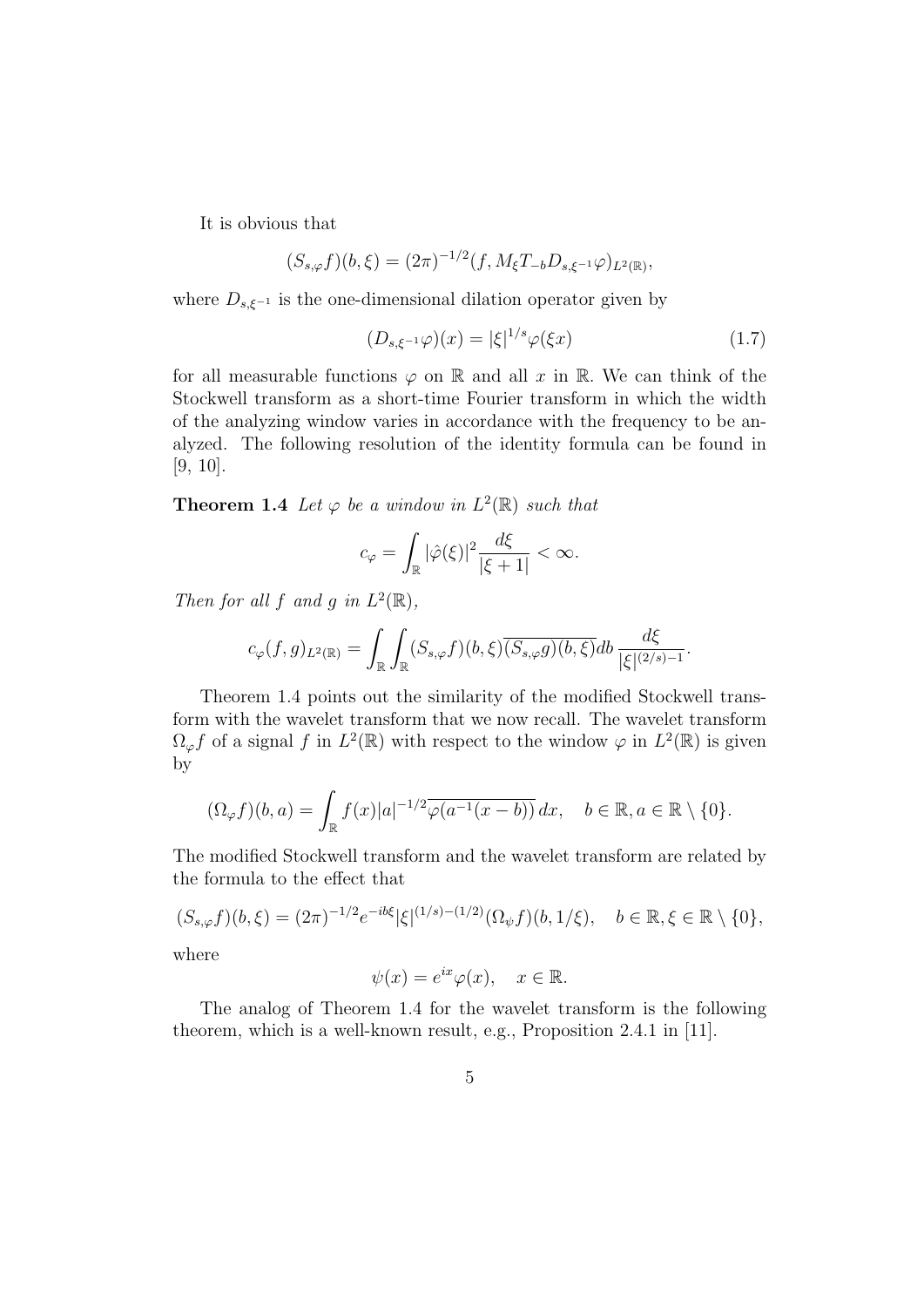**Theorem 1.5** Let  $\varphi$  be a window in  $L^2(\mathbb{R})$  such that

$$
c_{\varphi} = \int_{\mathbb{R}} |\hat{\varphi}(\xi)|^2 \frac{d\xi}{|\xi|^2} < \infty.
$$

Then for all f and g in  $L^2(\mathbb{R})$ ,

$$
(f,g)_{L^2(\mathbb{R})}=\frac{1}{c_\varphi}\int_\mathbb{R}\int_\mathbb{R}(\Omega_\varphi f)(b,a)\overline{(\Omega_\varphi g)(b,a)}db\,\frac{da}{a^2}.
$$

The aim of this paper is to obtain multi-dimensional analogs of the modified Stockwell transform in (1.6) and give continuous inversion formulas for them.

In Section 2, we introduce multi-dimensional modified Stockwell transforms, which modify the one given in [1]. In Section 3, a result on the continuous inversion formula in [1] is revisited and shown to be only valid for dimensions equal to 1, 2, 4 and 8 in view of a topological result in [13]. A new continuous inversion formula for this multi-dimensional Stockwell transform is stated and proved in Section 4. This formula includes Theorem 1.2, Theorem 1.4 as special cases.

It is also worth pointing out the relations of the results in this paper with those in [1]. Theorem 3.1 in this paper is Theorem 2.3 in [1] and examples of  $2 \times 2$ ,  $4 \times 4$  and  $8 \times 8$  matrices satisfying the hypotheses of the theorem are given in [1]. We explain in this paper why the hypotheses cannot be satisfied for dimensions other than 1, 2, 4 and 8. The new result in this paper is Theorem 4.3, which has no obvious connection with Theorem 3.1 in this paper. The multi-dimensional Gabor transforms in Section 3 of [1] and the multi-dimensional non-isotropic Stockwell transforms in [1] are examples to which Theorem 4.3 can be applied.

One-dimensional modified Stockwell transforms in the context of timefrequency analysis have been studied in [7, 8, 9]. In an era in which mathematical sciences develop unprecedentally fast, it is envisaged that multidimensional modified Stockwell transforms are additional useful tools to understand and analyze the architecture of large data sets gathered from investigations in many areas.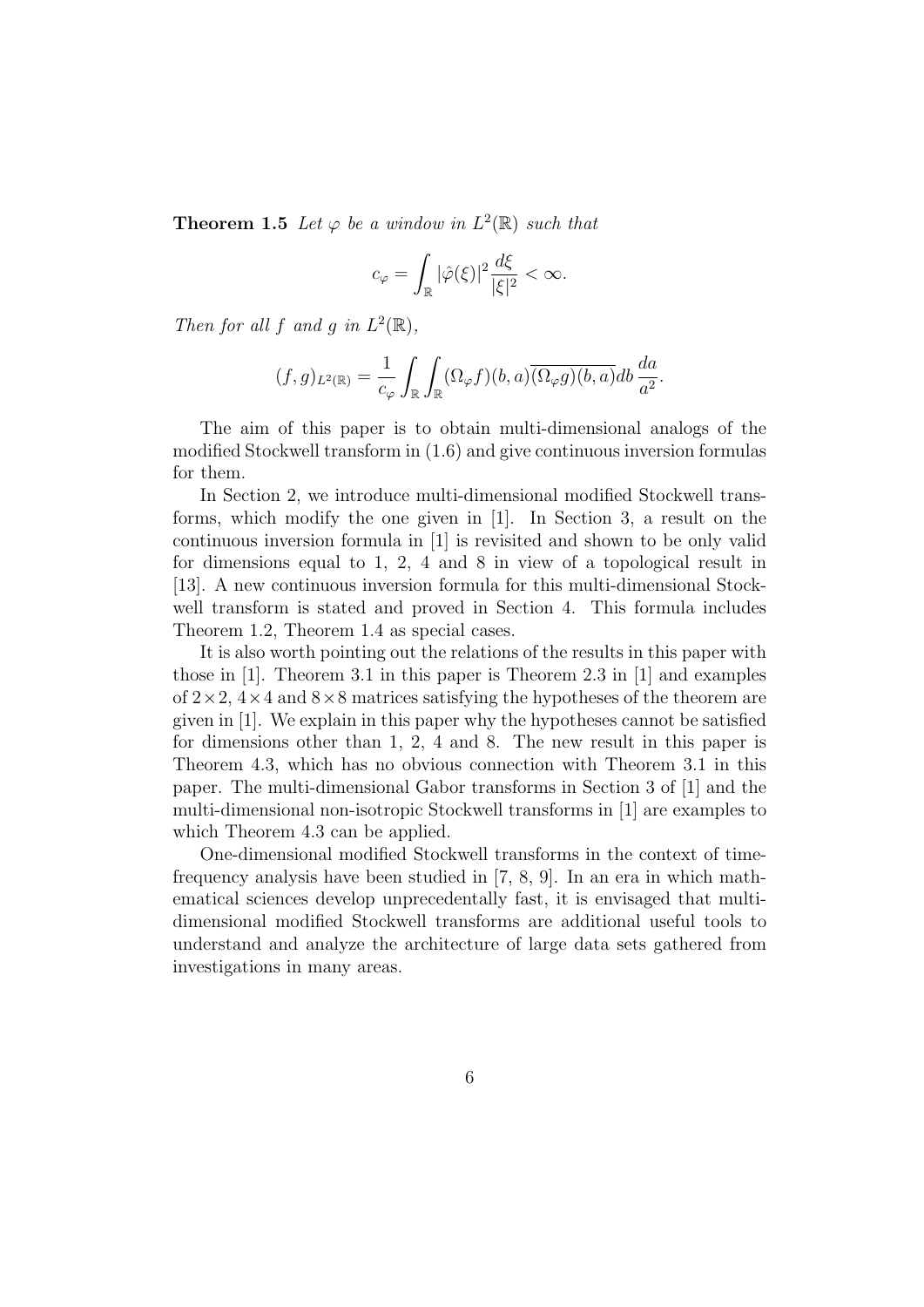# 2 Multi-Dimensional Modified Stockwell Transforms

The starting point is to extend the one-dimensional dilation operator given by (1.7). Let  $A \in GL(n, \mathbb{R})$ . Then for  $1 \leq s < \infty$ , the multi-dimensional dilation operator  $D_{s,A}$  is defined by

$$
(D_{s,A}\varphi)(x) = |\det A|^{-1/s}\varphi(A^{-1}x), \quad x \in \mathbb{R}^n,
$$

for all measurable functions  $\varphi$  on  $\mathbb{R}^n$ . If  $s = 2$ , then  $D_{2,A}$  is a unitary operator on  $L^2(\mathbb{R}^n)$ .

Let  $A: \mathbb{R}^n \to \mathrm{GL}(n, \mathbb{R})$  be given by

$$
\mathbb{R}^n \ni \xi \mapsto A_{\xi} \in \mathrm{GL}(n, \mathbb{R})
$$

and let  $\varphi \in L^2(\mathbb{R}^n)$ . Then for  $1 \leq s < \infty$ , we define the multi-dimensional modified Stockwell transform  $S_{s,A,\varphi}f$  of a signal f in  $L^2(\mathbb{R}^n)$  by

$$
(S_{s,A,\varphi}f)(b,\xi) = (2\pi)^{-n/2} |\det A_{\xi}|^{-1/s} \int_{\mathbb{R}^n} f(x) e^{-ix\cdot\xi} \overline{\varphi(A_{\xi}^{-1}(x-b))} dx \tag{2.1}
$$

for all  $(b, \xi) \in \mathbb{R}^n \times \mathbb{R}^n$ . We note that for all b and  $\xi$  in  $\mathbb{R}^n$ ,

$$
(S_{s,A,\varphi}f)(b,\xi)
$$
  
=  $|\det A_{\xi}|^{(1/2)-(1/s)}(S_{2,A,\varphi}f)(b,\xi)$   
=  $(2\pi)^{-n/2}|\det A_{\xi}|^{(1/2)-(1/s)}(f, M_{\xi}T_{-b}D_{2,A_{\xi}}\varphi)_{L^{2}(\mathbb{R}^{n})}.$  (2.2)

The modified Stockwell transform  $S_{s,A,\varphi}f$  of a signal  $f \in L^2(\mathbb{R}^n)$  can be expressed in terms of the Fourier transform  $\hat{f}$  of the signal f.

**Proposition 2.1** Let  $f, \varphi \in L^2(\mathbb{R}^n)$ . Then for  $1 \leq s < \infty$ ,

$$
(S_{s,A,\varphi}f)(b,\xi) = |\det A_{\xi}|^{1-(1/s)} e^{-ib\cdot\xi} (\mathcal{F}_{\zeta \mapsto b}^{-1} f_{\xi,A_{\xi}})(b), \quad b, \xi \in \mathbb{R}^n,
$$

where

$$
f_{\xi,A_{\xi}}(\zeta) = \hat{f}(\zeta)\overline{\hat{\varphi}(A_{\xi}^t(\zeta-\xi))}, \quad \zeta \in \mathbb{R}^n.
$$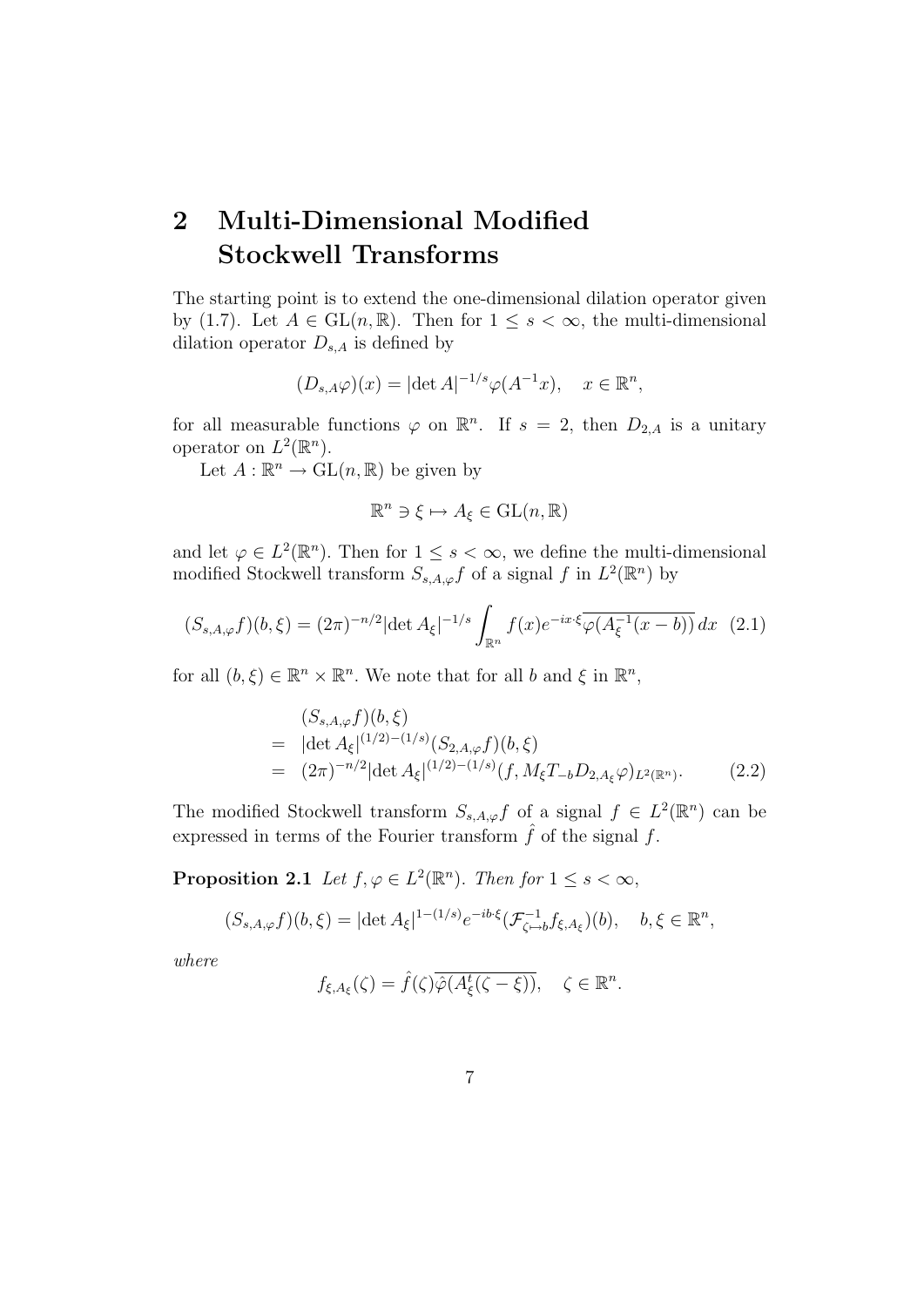**Proof** For all b and  $\xi \in \mathbb{R}^n$ ,

$$
\mathcal{F}T_{-b}M_{\xi}D_{2,A_{\xi}}\varphi = M_{-b}T_{-\xi}D_{2,(A_{\xi}^{-1})^t}\mathcal{F}\varphi.
$$

So, by Plancherel's formula,

$$
(f, T_{-b}M_{\xi}D_{2,A_{\xi}}\varphi)_{L^{2}(\mathbb{R}^{n})}
$$
\n
$$
= (Ff, \mathcal{F}T_{-b}M_{\xi}D_{2,A_{\xi}}\varphi)_{L^{2}(\mathbb{R}^{n})}
$$
\n
$$
= (Ff, M_{-b}T_{-\xi}D_{2,(A_{\xi}^{-1})^{t}}\varphi)_{L^{2}(\mathbb{R}^{n})}
$$
\n
$$
= |\det A_{\xi}|^{1/2} \int_{\mathbb{R}^{n}} \hat{f}(\zeta)e^{ib\cdot\zeta}\overline{\hat{\varphi}(A_{\xi}^{t}(\zeta - \xi))} d\zeta
$$
\n
$$
= (2\pi)^{n/2} |\det A_{\xi}|^{1/2} (2\pi)^{-n/2} \int_{\mathbb{R}^{n}} \hat{f}(\zeta)e^{ib\cdot\zeta}\overline{\hat{\varphi}(A_{\xi}^{t}(\zeta - \xi))} d\zeta
$$
\n
$$
= (2\pi)^{n/2} |\det A_{\xi}|^{1/2} (\mathcal{F}_{\zeta \mapsto b}^{-1} f_{\xi,A_{\xi}})(b), \quad b \in \mathbb{R}^{n}.
$$

Since

$$
(S_{2,A,\varphi}f)(b,\xi) = (2\pi)^{-n/2} e^{-ib\cdot\xi} (f, T_{-b}M_{\xi}D_{2,A_{\xi}}\varphi)_{L^{2}(\mathbb{R}^{n})}, \quad b, \xi \in \mathbb{R}^{n},
$$

it follows from (2.2) that

$$
(S_{s,A,\varphi}f)(b,\xi)
$$
  
=  $|\det A_{\xi}|^{(1/2)-(1/s)}(S_{2,A,\varphi}f)(b,\xi)$   
=  $|\det A_{\xi}|^{(1/2)-(1/s)}(2\pi)^{-n/2}e^{-ib\cdot\xi}(f,T_{-b}M_{\xi}D_{2,A_{\xi}}\varphi)_{L^{2}(\mathbb{R}^{n})}$   
=  $|\det A_{\xi}|^{(1/2)-(1/s)}(2\pi)^{-n/2}e^{-ib\cdot\xi}(2\pi)^{n/2}|\det A_{\xi}|^{1/2}(\mathcal{F}_{\zeta\mapsto b}^{-1}f_{\xi,A_{\xi}})(b)$   
=  $|\det A_{\xi}|^{1-(1/s)}e^{-ib\cdot\xi}(\mathcal{F}_{\zeta\mapsto b}^{-1}f_{\xi,A_{\xi}})(b), \quad b,\xi \in \mathbb{R}^{n}.$ 

Remark 2.2 Proposition 2.1 tells us that we can obtain the modified Stockwell transform of a signal by taking the Fourier transform of the signal, cutting it by means of the conjugate of a dilated Fourier transform of a window and then taking the inverse Fourier transform. This suggests the possibility of developing a fast algorithm to compute the modified Stockwell transform as the one developed in [12].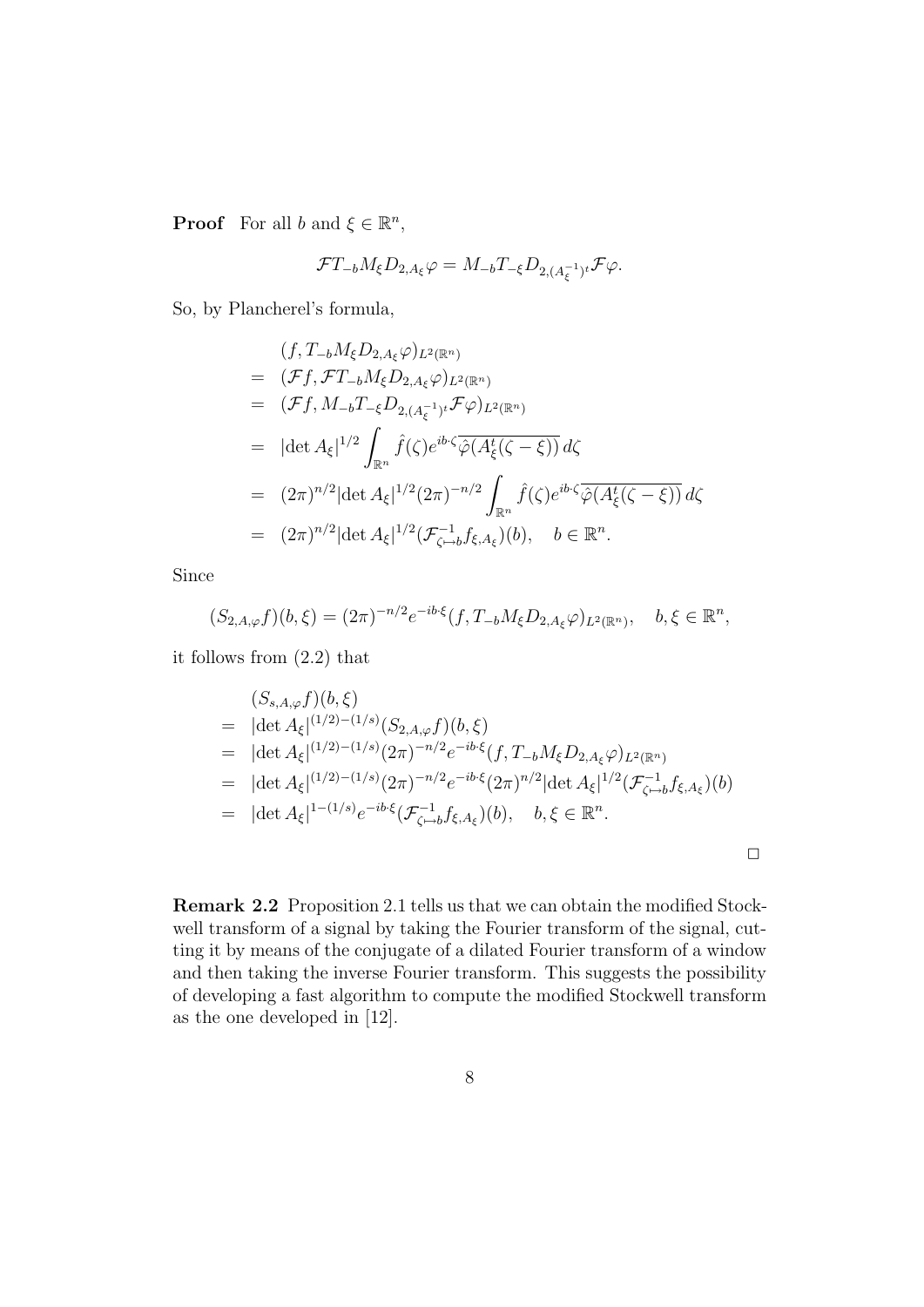# 3 The Case for s=1

A recall of Theorem 2.3 in [1] is in order. The multi-dimensional Stockwell transform therein is the modified Stockwell transform with  $s = 1$ . We call it Theorem 3.1 in this paper.

**Theorem 3.1** Suppose that the mapping  $A : \mathbb{R}^n \to \text{GL}(n, \mathbb{R})$  given by

$$
\mathbb{R}^n \ni \xi \mapsto A_{\xi} \in \mathrm{GL}(n, \mathbb{R})
$$

satisfies the following two conditions.

(a) If  $\eta = A_{\xi}^{\dagger} \zeta$  for some  $\zeta \in \mathbb{R}^n$ , then there exist two positive functions  $f_1$ and  $f_2$  on  $\mathbb{R}^n$  such that

$$
\left|\det\left(\frac{\partial\eta}{\partial\xi}\right)\right| = \frac{f_1(\eta)}{f_2(\xi)}, \quad \xi, \eta \in \mathbb{R}^n,
$$

where  $\frac{\partial \eta}{\partial \xi}$  is the Jacobian matrix of  $\eta$  with respect to  $\xi$ . (b) There exists a vector  $v \in \mathbb{R}^n$  such that

$$
A_{\xi}^{t}\xi=v.
$$

Let  $\varphi \in L^1(\mathbb{R}^n) \cap L^2(\mathbb{R}^n)$  be such that

$$
c_{\varphi} = \int_{\mathbb{R}^n} |\hat{\varphi}(\eta)|^2 \frac{d\eta}{f_1(\eta + v)} < \infty.
$$

Then

$$
c_{\varphi}(f,g)_{L^2(\mathbb{R}^n)} = \int_{\mathbb{R}^n} \int_{\mathbb{R}^n} (S_{1,A,\varphi}f)(b,\xi) \overline{(S_{1,A,\varphi}g)(b,\xi)} \, db \frac{d\xi}{f_2(\xi)}
$$

for all f and g in  $L^2(\mathbb{R}^n)$ .

**Remark 3.2** The following matrix functions  $A : \mathbb{R}^n \to GL(n, \mathbb{R})$  for  $n =$ 2, 4, 8 satisfy Theorem 3.1 if each is divided by  $|\xi|^2$ .

$$
A_{\xi} = \begin{pmatrix} \xi_1 & -\xi_2 \\ \xi_2 & \xi_1 \end{pmatrix}
$$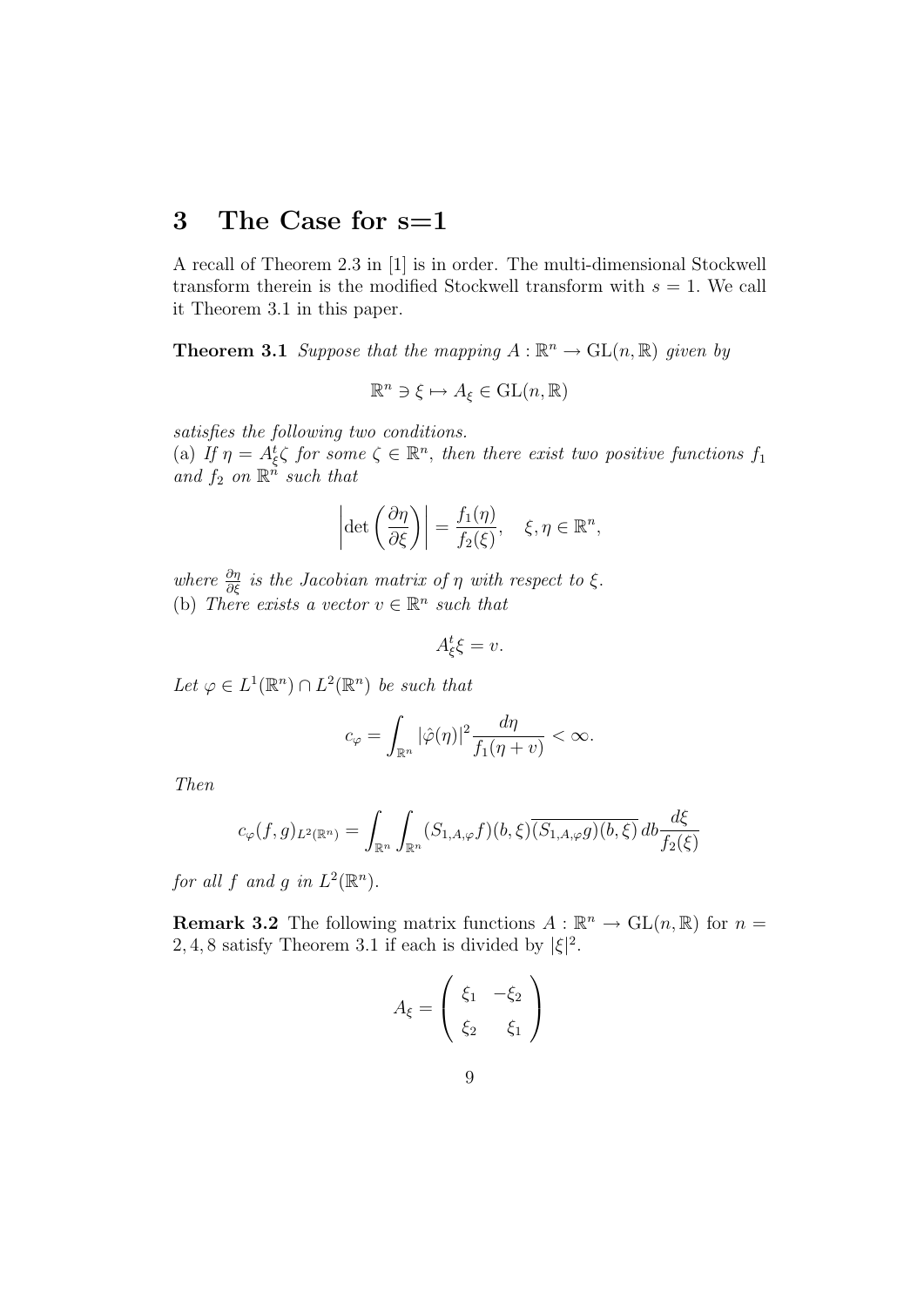$$
A_{\xi} = \begin{pmatrix} \xi_{1} & -\xi_{2} & -\xi_{3} & -\xi_{4} \\ \xi_{2} & \xi_{1} & -\xi_{4} & \xi_{3} \\ \xi_{3} & \xi_{4} & \xi_{1} & -\xi_{2} \\ \xi_{4} & -\xi_{3} & \xi_{2} & \xi_{1} \end{pmatrix}
$$

$$
A_{\xi} = \begin{pmatrix} \xi_{1} & -\xi_{2} & -\xi_{3} & -\xi_{4} & -\xi_{5} & -\xi_{6} & -\xi_{7} & -\xi_{8} \\ \xi_{2} & \xi_{1} & -\xi_{4} & \xi_{3} & -\xi_{6} & \xi_{5} & \xi_{8} & -\xi_{7} \\ \xi_{3} & \xi_{4} & \xi_{1} & -\xi_{2} & -\xi_{7} & -\xi_{8} & \xi_{5} & \xi_{6} \\ \xi_{4} & -\xi_{3} & \xi_{2} & \xi_{1} & -\xi_{8} & \xi_{7} & -\xi_{6} & \xi_{5} \\ \xi_{5} & \xi_{6} & \xi_{7} & \xi_{8} & \xi_{1} & -\xi_{2} & -\xi_{3} & -\xi_{4} \\ \xi_{6} & -\xi_{5} & \xi_{8} & -\xi_{7} & \xi_{2} & \xi_{1} & \xi_{4} & -\xi_{3} \\ \xi_{7} & -\xi_{8} & -\xi_{5} & \xi_{6} & \xi_{3} & -\xi_{4} & \xi_{1} & \xi_{2} \\ \xi_{8} & \xi_{7} & -\xi_{6} & -\xi_{5} & \xi_{4} & \xi_{3} & -\xi_{2} & \xi_{1} \end{pmatrix}
$$

That it is not possible to extend Theorem 3.1 to dimensions other than 1, 2, 4 and 8 is due to the following proposition.

**Proposition 3.3** Let  $n \in \mathbb{N} \setminus \{1, 2, 4, 8\}$ . Then there does not exist a continuous mapping

$$
\mathbb{S}^{n-1} \ni \xi \mapsto A_{\xi} \in \mathrm{GL}(n, \mathbb{R})
$$

such that  $A_{\xi} \xi$  is parallel to to the vector  $e_1 \in \mathbb{R}^n$ , where  $e_1$  has 1 in the first entry and zeros elsewhere.

The proof of Proposition 3.3 can be found in [14] and it is based on the paper [13] by Bott and Milnor. In view of Proposition 3.3, part (b) of the hypotheses of Theorem 3.1 cannot be satisfied for  $n \in \mathbb{N} \setminus \{1, 2, 4, 8\}.$ 

# 4 Continuous Inversion Formulas

New continuous inversion formulas for multi-dimensional modified Stockwell transforms can now be given. We begin with a formula on the Fourier transform.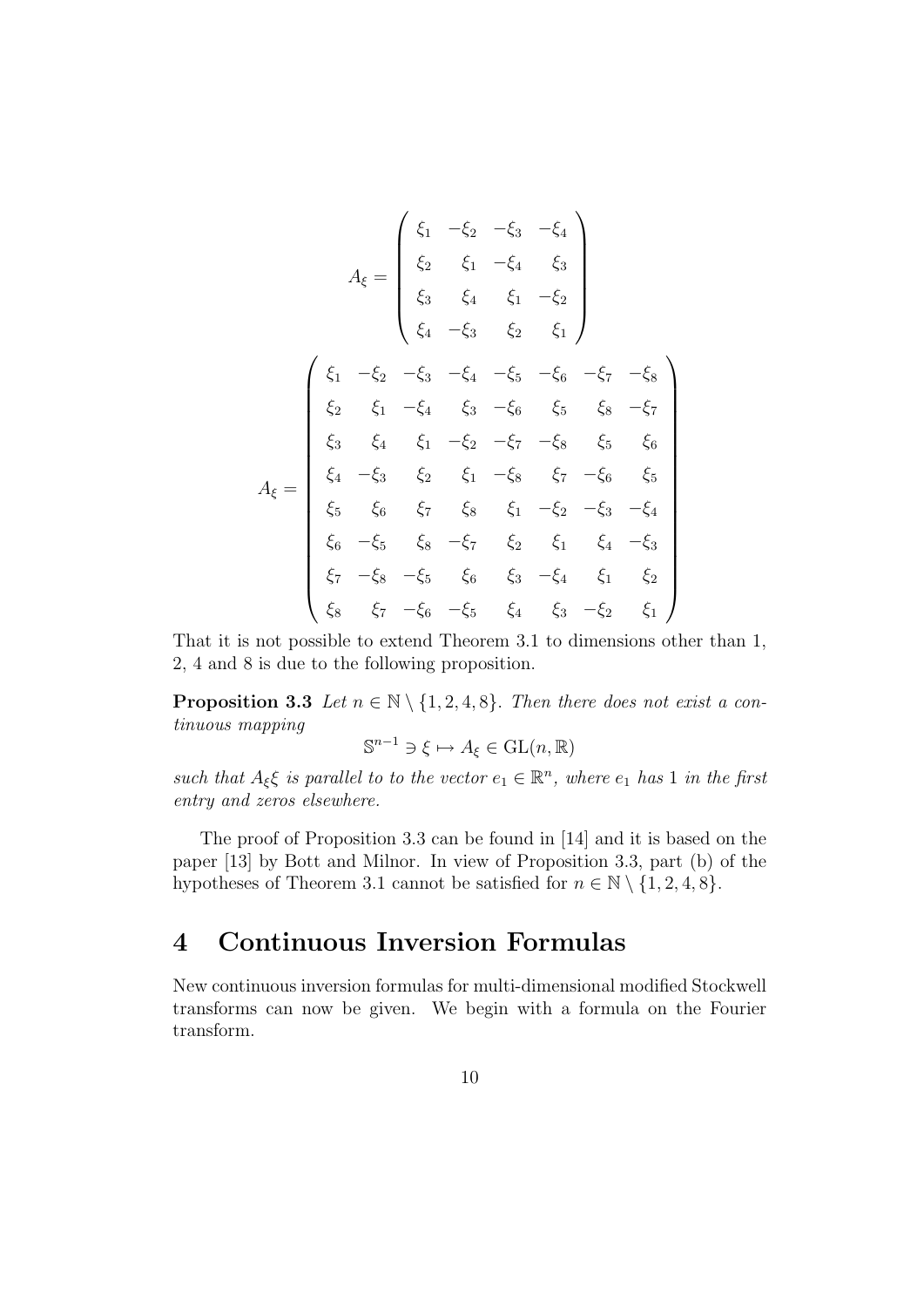**Proposition 4.1** Let f be a signal in  $L^2(\mathbb{R}^n)$  and let  $\varphi \in L^1(\mathbb{R}^n) \cap L^2(\mathbb{R}^n)$ be such that

$$
\int_{\mathbb{R}^n} \varphi(x) \, dx = 1.
$$

Then

$$
\hat{f}(\xi) = |\det A_{\xi}|^{(1/s)-1} \int_{\mathbb{R}^n} (S_{s,A,\varphi} f)(b,\xi) db, \quad \xi \in \mathbb{R}^n.
$$

**Proof** Using the Fubini theorem and the change of variable from  $x$  to  $y$ via

$$
y = A_{\xi}^{-1}(x - b),
$$

we get

$$
\int_{\mathbb{R}^n} (S_{s,A,\varphi}f)(b,\xi) \, db
$$
\n
$$
= \int_{\mathbb{R}^n} \left( (2\pi)^{-n/2} |\det A_{\xi}|^{-1/s} \int_{\mathbb{R}^n} f(x) e^{-ix\cdot\xi} \overline{\varphi(A_{\xi}^{-1}(x-b))} dx \right) \, db
$$
\n
$$
= (2\pi)^{-n/2} \int_{\mathbb{R}^n} \int_{\mathbb{R}^n} f(x) e^{-ix\cdot\xi} \overline{\varphi(A_{\xi}^{-1}(x-b))} |\det A_{\xi}|^{-1/s} dx \, db
$$
\n
$$
= (2\pi)^{-n/2} \int_{\mathbb{R}^n} e^{-ix\cdot\xi} f(x) |\det A_{\xi}|^{-1/s} \left( \int_{\mathbb{R}^n} \overline{\varphi(A_{\xi}^{-1}(x-b))} db \right) dx
$$
\n
$$
= (2\pi)^{-n/2} \int_{\mathbb{R}^n} e^{-ix\cdot\xi} f(x) |\det A_{\xi}|^{1-(1/s)} \left( \int_{\mathbb{R}^n} \overline{\varphi(y)} \, dy \right) dx
$$
\n
$$
= |\det A_{\xi}|^{1-(1/s)} \hat{f}(\xi), \quad \xi \in \mathbb{R}^n.
$$

In order to have new resolution of the identity formulas for a wider class of modified Stockwell transforms, we first give the following lemma from [15].

 $\Box$ 

**Lemma 4.2** Let  $A : \mathbb{R}^n \to GL(n, \mathbb{R})$  be a piecewise differentiable function such that we can find a fixed  $(1,2)$ -tensor F and a fixed  $(1,1)$ -tensor G for which i

$$
(A_{\xi}^{t})^{-1} = (F_{jl}^{i}\xi^{l} + G_{j}^{i})_{1 \le i,j \le n},
$$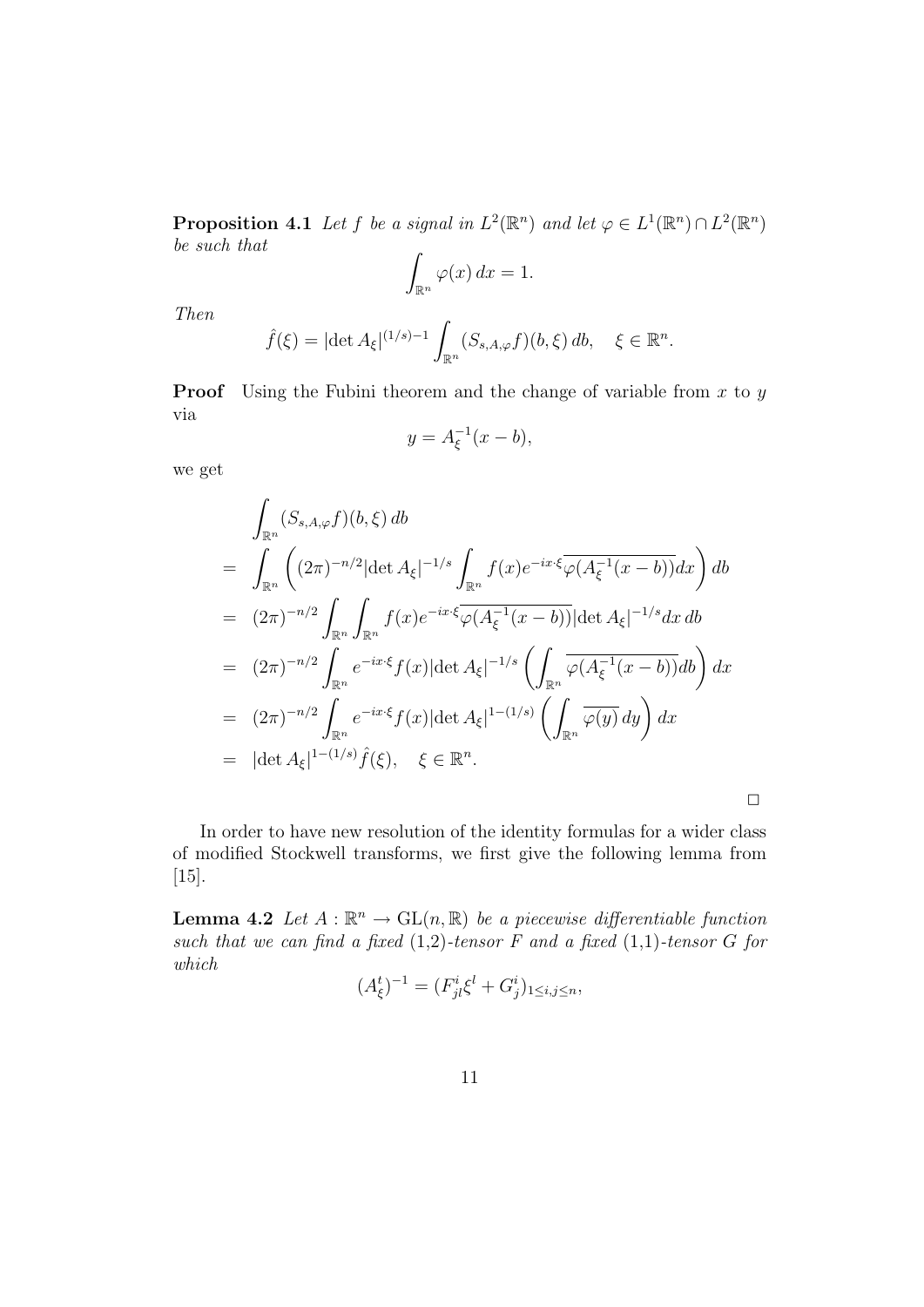i.e.,

$$
(A_{\xi}^{t})^{-1} = \begin{pmatrix} \sum_{l=1}^{n} F_{1l}^{1} \xi^{l} & \cdots & \sum_{l=1}^{n} F_{nl}^{1} \xi^{l} \\ \vdots & \vdots & \vdots \\ \sum_{l=1}^{n} F_{1l}^{n} \xi^{l} & \cdots & \sum_{l=1}^{n} F_{nl}^{n} \xi^{l} \end{pmatrix} + \begin{pmatrix} G_{1}^{1} & \cdots & G_{n}^{1} \\ \vdots & \vdots & \vdots \\ G_{1}^{n} & \cdots & G_{n}^{n} \end{pmatrix}.
$$

Then

$$
\int_{\mathbb{R}^n} |\hat{\varphi}(A_{\xi}^t(\zeta - \xi))|^2 |\det A_{\xi}| d\xi = \int_{\eta_{\zeta}(\mathbb{R}^n)} |\hat{\varphi}(\eta)|^2 \frac{d\eta}{|\det (F_{jk}^i \eta^j + \delta_k^i)|},
$$

where  $\eta_{\zeta}: \mathbb{R}^n \to \mathbb{R}^n$  is given by

$$
\eta_{\zeta}(\xi) = A_{\xi}^{t}(\zeta - \xi), \quad \xi \in \mathbb{R}^{n}.
$$

A poof of Lemma 4.2 can be found in [15]. For the sake of being selfcontained, we give a more expanded proof than that in [15] filling in the details.

**Proof of Lemma 4.2** We begin with the  $(1, 1)$ -tensor

$$
Q_i^j = (A_{\xi}^t)_i^j
$$

and its inverse

$$
S_j^i = ((A_{\xi}^t)^{-1})_j^i.
$$

Then for  $\xi \in \mathbb{R}^n$ , we define the function  $\eta : \mathbb{R}^n \times \mathbb{R}^n$  by

$$
\mathbb{R}^n \ni \zeta \mapsto \eta_{\zeta}(\xi),
$$

where

$$
(\eta_{\zeta}(\xi))^j = Q_i^j(\zeta - \xi)^i.
$$

If we denote the Jacobian  $\frac{\partial \eta}{\partial \xi}$  by  $J_{\eta}(\xi)$ , then

$$
(J_{\eta}(\xi))_{k}^{j} = \partial_{k}Q_{i}^{j}(\zeta - \xi)^{i} + Q_{i}^{j}\partial_{k}(\zeta - \xi)^{i}
$$
  
\n
$$
= \partial_{k}Q_{i}^{j}(\zeta - \xi)^{i} - Q_{i}^{j}\delta_{k}^{i}
$$
  
\n
$$
= Q_{i}^{j}(S_{j}^{i}\partial_{k}Q_{i}^{j}(\zeta - \xi)^{i} - \delta_{k}^{i})
$$
  
\n
$$
= Q_{i}^{j}(-(\partial_{k}S_{j}^{i})Q_{i}^{j}(\zeta - \xi)^{i} - \delta_{k}^{i})
$$
  
\n
$$
= Q_{i}^{j}(-(\partial_{k}S_{j}^{i})\eta^{j} - \delta_{k}^{i}).
$$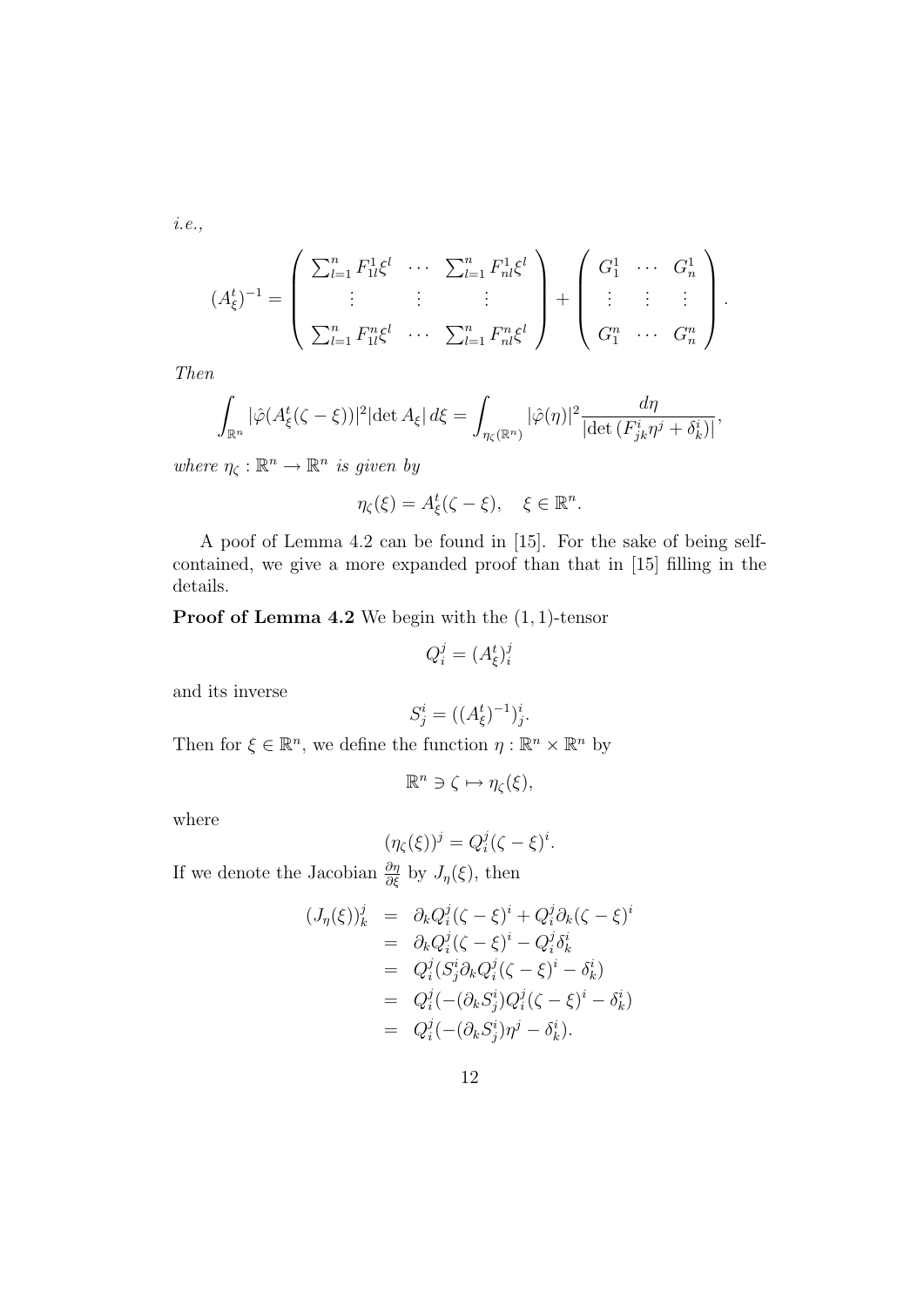Thus,

$$
S_j^i = ((A_{\xi}^{-1})^t)_j^i = F_{jl}^i \xi^l + G_j^i.
$$

So,

$$
\partial_k S^i_j = F^i_{jl} \delta^l_k = F^i_{jk}
$$

and

$$
(J_{\eta}(\xi))_k^j = Q_i^j(-F_{jk}^i\eta^j - \delta_k^i).
$$

Observing that

$$
\det Q_i^j = \det A_\xi^t = \det A_\xi
$$

and

$$
\det (J_{\eta}(\xi))_{k}^{j} = (-1)^{n} (\det A_{\xi}) \det (F_{jk}^{i} \eta^{j} + \delta_{k}^{i}),
$$

we get

$$
d\eta = |\det (J_{\eta}(\xi))_k^j| d\xi = |\det A_{\xi}| |\det (F_{jk}^i \eta^j + \delta_k^i)| d\xi.
$$

Hence

$$
\int_{\mathbb{R}^n} |\hat{\varphi}(A_{\xi}^t(\zeta - \xi))|^2 |\det A_{\xi}| d\xi = \int_{\eta_{\zeta}(\mathbb{R}^n)} |\hat{\varphi}(\eta)|^2 \frac{d\eta}{|\det (F_{jk}^i \eta^j + \delta_k^i)|}.
$$

This completes the proof of Lemma 4.2.  $\Box$ 

We can now give a new resolution of the identity formula for modified Stockwell transforms.

Theorem 4.3 Let the hypotheses of Lemma 4.2 be satisfied. Moreover, suppose that n

$$
\eta_{\zeta}(\mathbb{R}^n) = \mathbb{R}^n
$$

for all  $\zeta \in \mathbb{R}^n$ . Let  $\varphi \in L^2(\mathbb{R}^n)$  be such that

$$
c_{\varphi} = \int_{\mathbb{R}^n} |\hat{\varphi}(\xi)|^2 \frac{d\xi}{|\det(F^i_{jk}\xi^j + \delta^i_k)|} < \infty.
$$

Then

$$
c_{\varphi}(f,g)_{L^2(\mathbb{R}^n)} = \int_{\mathbb{R}^n} \int_{\mathbb{R}^n} (S_{s,A,\varphi}f)(b,\xi) \overline{(S_{s,A,\varphi}g)(b,\xi)} \, db \, |\det A_{\xi}|^{(2/s)-1} d\xi
$$

for all f and g in  $L^2(\mathbb{R}^n)$ .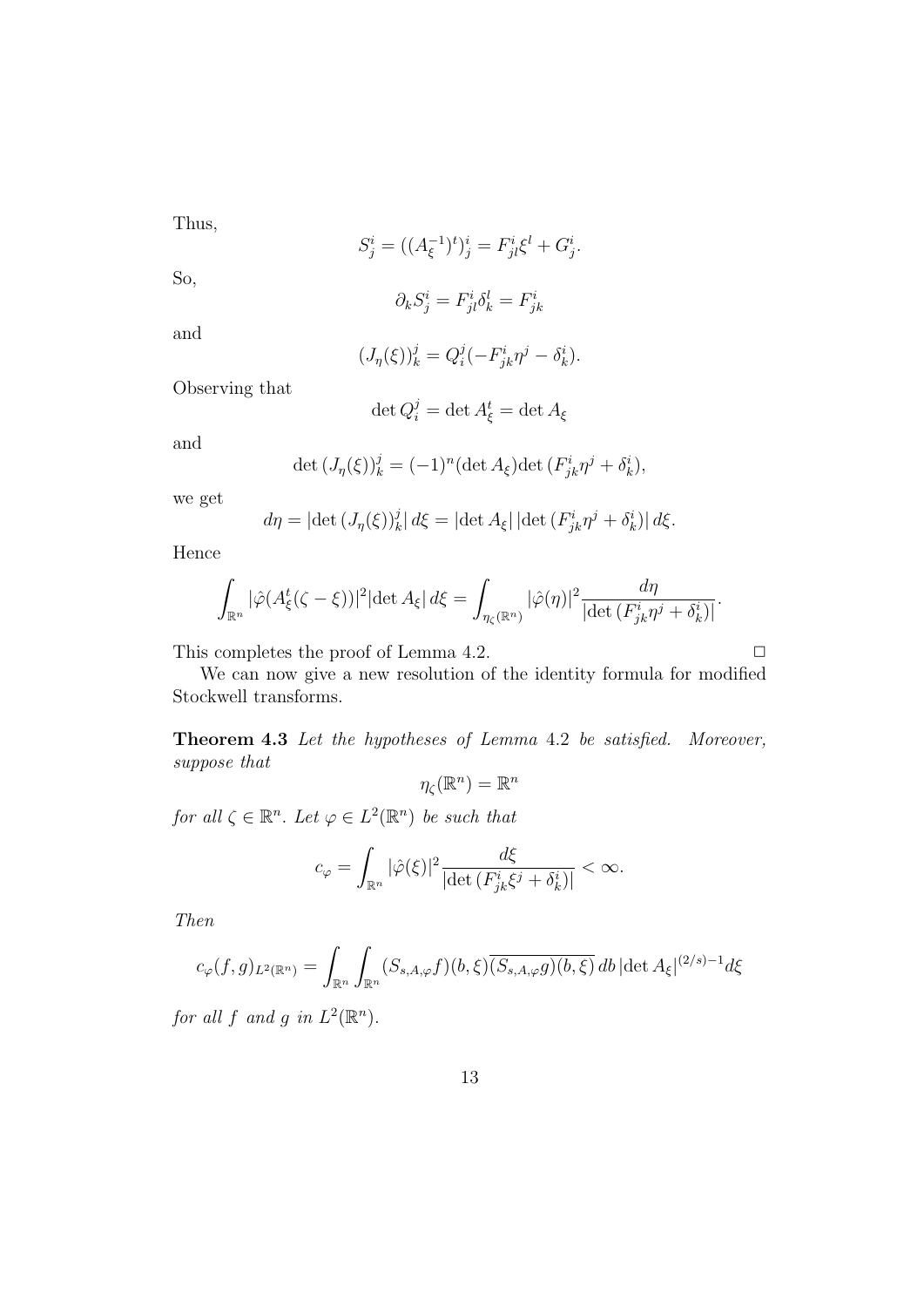Proof Using Proposition 2.1, the Fubini theorem, Plancherel's formula and Lemma 4.2, we get

$$
\int_{\mathbb{R}^n} \int_{\mathbb{R}^n} (S_{s,A,\varphi}f)(b,\xi) \overline{(S_{s,A,\varphi}g)(b,\xi)} \, db \, |\det A_{\xi}|^{(2/s)-1} d\xi
$$
\n
$$
= \int_{\mathbb{R}^n} \int_{\mathbb{R}^n} |\det A_{\xi}|^{1-(1/s)} e^{-ib\cdot\xi} (F_{\zeta \to b}^{-1} f_{\xi,A_{\xi}})(b)
$$
\n
$$
\times |\det A_{\xi}|^{1-(1/s)} e^{-ib\cdot\xi} (F_{\zeta \to b}^{-1} g_{\xi,A_{\xi}})(b) \, db \, |\det A_{\xi}|^{(2/s)-1} \, d\xi
$$
\n
$$
= \int_{\mathbb{R}^n} \int_{\mathbb{R}^n} (f_{\zeta \to b}^{-1} f_{\xi,A_{\xi}})(b) \overline{(f_{\zeta \to b}^{-1} g_{\xi,A_{\xi}})(b)} \, db \, |\det A_{\xi}| \, d\xi
$$
\n
$$
= \int_{\mathbb{R}^n} \left( \int_{\mathbb{R}^n} f_{\xi,A_{\xi}}(\zeta) \overline{g_{\xi,A_{\xi}}(\zeta)} \, d\zeta \right) |\det A_{\xi}| \, d\xi
$$
\n
$$
= \int_{\mathbb{R}^n} \int_{\mathbb{R}^n} \hat{f}(\zeta) \overline{\hat{g}(\zeta)} \left( \int_{\mathbb{R}^n} |\hat{\varphi}(A_{\xi}^t(\zeta - \xi))|^2 |\det A_{\xi}| \, d\xi \right) \, d\zeta
$$
\n
$$
= \int_{\mathbb{R}^n} \int_{\mathbb{R}^n} \hat{f}(\zeta) \overline{\hat{g}(\zeta)} \left( \int_{\eta_{\zeta}(\mathbb{R}^n)} |\hat{\varphi}(\eta)|^2 \frac{d\eta}{|\det (F_{jk}^i \eta^j + \delta_{k}^i)|} \right) \, d\zeta
$$
\n
$$
= c_{\varphi} \int_{\mathbb{R}^n} \hat{f}(\zeta) \overline{\hat{g}(\zeta)} \, d\zeta
$$
\n
$$
= c_{\varphi} (f, g)_{L^2(\math
$$

Remark 4.4 Theorem 4.3 in this paper contains Theorem 3.1 in [1] (constant matrices) and Corollary 4.1 in [1] (diagonal matrices) as special cases. Theorem 4.3 is certainly applicable to the constant and diagonal matrices for all dimensions  $n$ . It does not, however, include Theorem 3.1 in this paper as a special case. The matrix-valued functions given by the  $2 \times 2$ ,  $4 \times 4$  and  $8 \times 8$  matrices in Remark 3.2 satisfy the hypotheses of Theorem 4.3. It should be pointed out that Lemma 4.2 and Theorem 4.3 are in [16].

 $\Box$ 

Acknowledgment The authors are grateful to the referee for the useful comments in improving the presentation of the paper.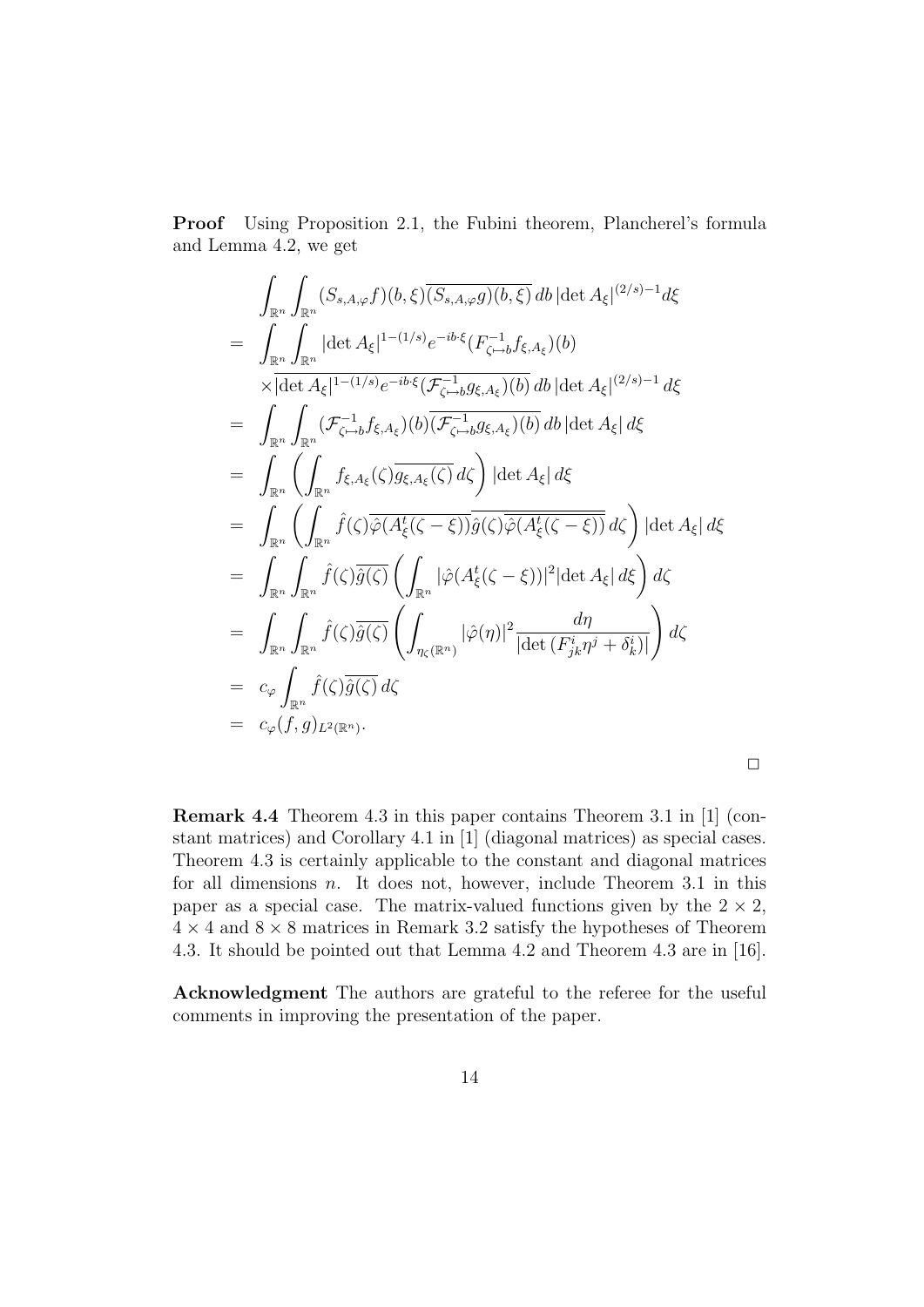## References

- [1] L. Riba and M. W. Wong, Continuous inversion formuls for multidimensional Stockwell transforms, Math. Model. Nat. Phenom. 8 (2013), 215–229.
- [2] M. W. Wong and H. Zhu, A characterization of Stockwell spectra, in Modern Trends in Pseudo-Differential Operators, Operator Theory: Advances and Applications 172, Birkhäuser, 2007, 251–257.
- [3] R. G. Stockwell, L. Mansinha and R. P. Lowe, Localization of the complex spectrum: the S transform, IEEE Trans. Signal Processing 44 (1996), 998–1001.
- [4] H.-P. Cai, Z.-H. He and D.-J. Huang, Seismic data denoising based on mixed time-frequency methods, Appl. Geophysics 8 (2011), 319–327.
- [5] V. Catană, Schatten-von Neumann norm inequalities for two-wavelet localization operators associated with  $\beta$ -Stockwell transforms, *Appl.* Anal. **91** (2012), 503-515.
- [6] I. Djurović, E. Sejdić and J. Jiang, Frequency-based window width optimization for S-transform, AEU- International J. Electronics and Communications 62 (2008), 245–250.
- [7] Q. Guo, S. Molahajloo and M. W. Wong, Modified Stockwell transforms and time-frequency analysis, in New Developments in Pseudo-Differential Operators, Operator Theory: Advances and Applications 189, Birkhäuser, 2009, 275–285.
- [8] Q. Guo, S. Molahajloo and M. W. Wong, Phases of modified Stockwell transforms and instantaneous frequencies, J. Math. Phys. 51 (2010), 052101, 11pp.
- [9] Q. Guo and M. W. Wong, Modified Stockwell transforms, Memorie della Accademia delle Scienze di Torino: Classe di Scienze, Fisiche, Matematiche e Naturali Serie V, 32 (2008), 3–20.
- [10] J. Du, M. W. Wong and H. Zhu, Continuous and discrete inversion formulas for the Stockell transform, Integral Transforms Spec. Funct. 18 (2007), 537–543.